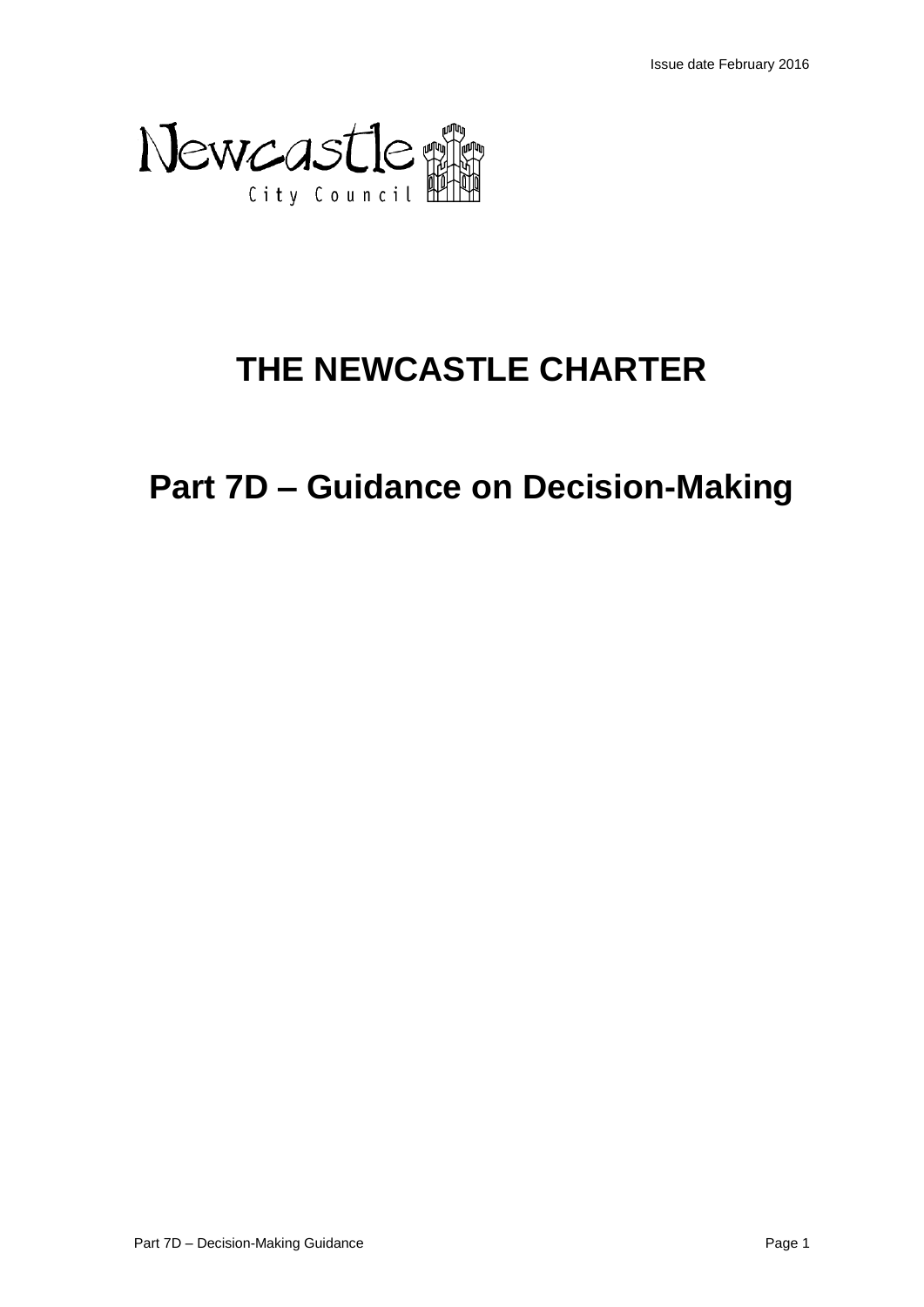## **Notes:-**

**This guidance is issued by the Assistant Director Legal Services as Monitoring Officer.**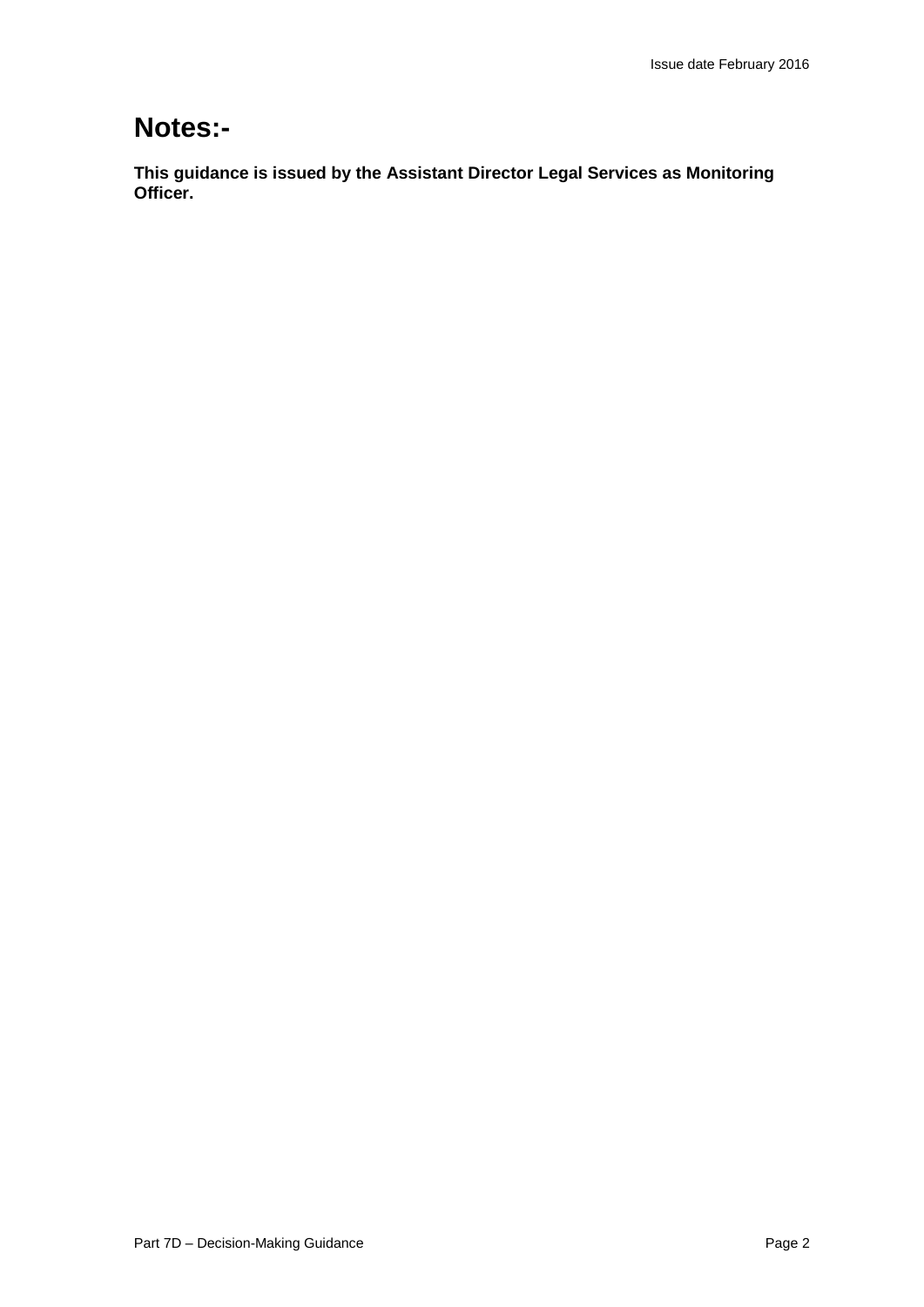## **How to make decisions?**

## **The Newcastle Charter**

- 1 In 1999 the Council moved from a traditional committee system of decisionmaking to a leader and cabinet system. Further changes were made in 2002 when the Council formally adopted the leader and Cabinet model under the Local Government Act 2000. Changes to the 2000 Act made by the Local Government and Public Involvement in Health Act 2007 required the Council to adopt 1 of 2 forms of executive arrangements: (a) Leader and Cabinet (b) Elected Mayor and Cabinet. Following public consultation, the Council formally adopted the Leader and Cabinet form, with effect from May 2010.
- 2 *The Newcastle Charter* is the Council's constitution that sets out in detail how the decision-making structure should operate. It is a legal document based on a Government model; the contents are set by Government regulations. It is not an easy document to follow.
- 3 The purpose of this note is to guide you through the stages of decision-making. The stages are –

**Stage 1 – Identify what decision you wish to be made**

**Stage 2 – Identify who may make the decision(s)**

**Stage 3 – Decide who should make the decision(s)**

**Stage 4 – Make the decision**

**Stage 5 – Record the decision**

**Stage 6 – Call-in**

## **Stage 1 – Identify what decision you wish to be made**

- 4 The importance of clarifying exactly what decision or decisions you want cannot be stressed too much. If you do not get this right, you run the risk of going down the wrong avenue.
- 5 You also need to remember that you may need more than one decision (e.g. you may need approval to award a contract but you also may also need approval to make financial provision). The same person may not be responsible for each decision.

## **Stage 2 – Identify who may make the decision(s)**

- 6 There are three main groups of **councillors** that can make decisions
	- Full Council
	- Cabinet or a Cabinet Committee (e.g. Procurement Committee)
	- A non-executive Committee or Sub-Committee.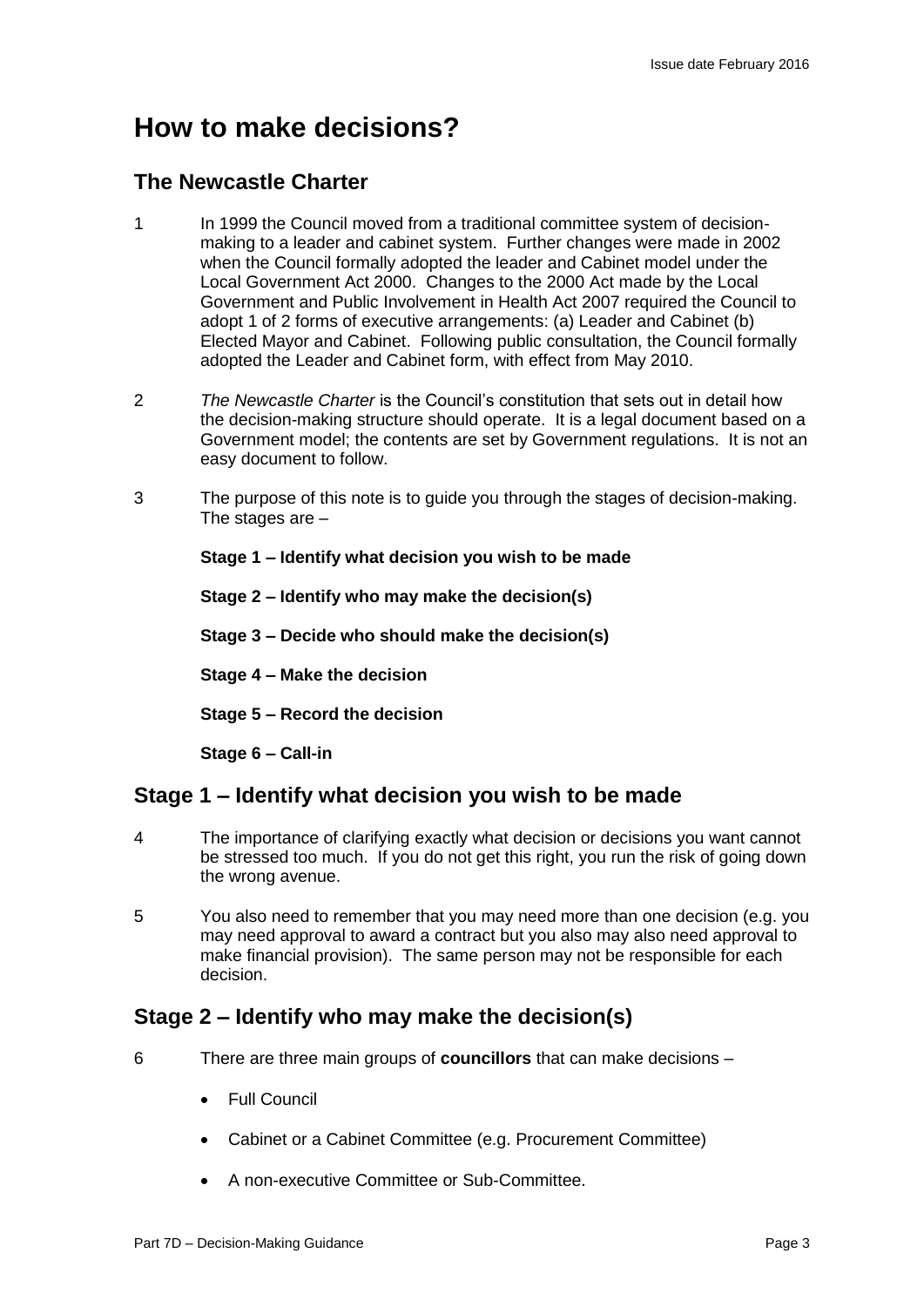- 7 The Leader can make executive decisions, as can any Cabinet Member. However, other individual councillors cannot make decisions.
- 8 Scrutiny committees cannot make decisions.

#### **Full Council**

- 9 There are some matters that only Full Council can decide. There is a list of the main items in Article 4.02 and the Tables in Part 3 of the Constitution. Only City Council can approve the Council's budget and Council Tax.
- 10 City Council is also responsible for approving and amending the Council's policy framework. The particular plans and strategies that form the policy framework are listed in Article 4.01 of the Constitution. These must be approved by City Council within the relevant statutory timetable. It is not enough to get Cabinet approval. Cabinet's role is to prepare the drafts of these plans and strategies and to refer them to City Council for approval.

#### **Other Matters**

- 11 In relation to everything else, you have to decide whether it is an executive function or a non-executive function. How do you decide?
- 12 The general rule is that most matters are executive functions unless legislation provides otherwise. There are some complex regulations that categorise these functions. You need to refer to the Tables in Part 3 of the Constitution to check how functions are categorised.
- 13 The non-executive functions are broadly planning, regulatory, licensing, employment, elections and constitutional matters. But it is always important that you check the Tables because there are some anomalies. For instance, granting conservation area consent is non-executive but designating conservation areas is executive.
- 14 Why does this matter? It matters because this categorisation is the way business is allocated between Cabinet and non-executive committees.

#### **Non-Executive Committees**

- 15 Non-executive committees can only deal with non-executive matters. Cabinet cannot deal with non-executive matters.
- 16 The non-executive committees are listed in Articles 8 and 9 and Parts 3.5 and 3.5A of the Constitution. The powers of these committees are also set out there.
- 17 You must ensure that you refer the matter to the right Committee and not to Cabinet.

#### **Cabinet and Committees of Cabinet**

- 18 Cabinet and its committees deal with executive matters.
- 19 Details of the Cabinet Committees are set out in Part 3.4 of the Constitution.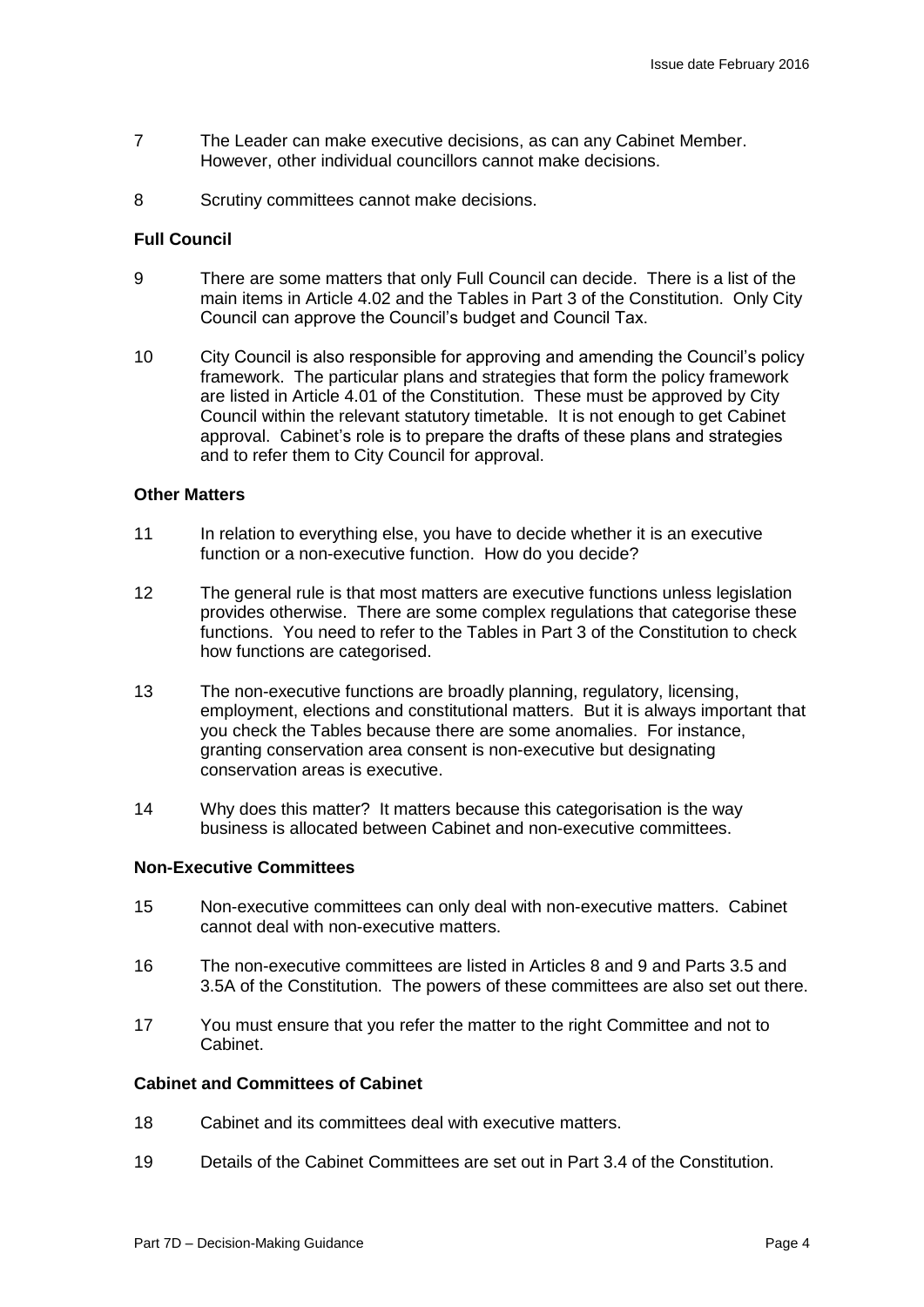- 20 You must not refer these matters to a non-executive committee.
- 21 There are two important restrictions on the powers of Cabinet
	- Decisions not in accordance with the budget and policy framework; and
	- Key decisions and the Forward Plan.

#### **Decisions not in accordance with the budget and policy framework**

- 22 Except in special circumstances, Cabinet cannot make decisions that are not in accordance with the budget and policy framework set by the Council. The policy framework are those plans and strategies listed in Article 4.01 of the Constitution (see paragraph 10 above). Such decisions have to be referred to full Council.
- 23 There are exceptions. The detailed rules are contained in Part 4C of the Constitution.

#### **Key Decisions and the Forward Plan**

- 24 The definition "key decisions" is an important one. It is explained in Annex A of Part 4B to the Constitution. It is unfortunately vague and some thresholds are fixed in the Annex. It only applies to executive matters.
- 25 It relates to the Forward Plan provisions which are also explained in Part 4B to the Constitution.
- 26 Broadly, in the middle of each month the Service Manager Democratic Services publishes a Forward Plan which will come into force at the beginning of the next month. The Forward Plan should include details of all key decisions that will be made in the following four months. If you are in any doubt as to whether something should be included in the Forward Plan, it is better to include it rather than leave it out. The Forward Plan process is useful in identifying significant issues in itself as well as its legal purpose under the Constitution.
- 27 Why is this important? Because generally executive decisions cannot be made unless details are included in the current Forward Plan. It is directorates' responsibility to identify key decisions for inclusion in the Forward Plan. It means that you must plan in advance the key decisions that you wish to make.
- 28 There are two exceptions.

#### **General Exception**

- 29 The general exception is in rule 15 of Part 4B of the Constitution. If it is impracticable to wait until the next published Forward Plan comes into force, the chair of the relevant scrutiny committee must be given notice, public notice must be given and five clear days must pass.
- 30 There is a special urgency provision in rule 16 of Part 4B of the Constitution. If it is not possible because of urgency to comply with rule 15, a key decision not included in the forward plan may be made only if the chair of the relevant scrutiny committee (or the Lord Mayor/Sheriff) agrees that the decision cannot be reasonably deferred. Details of the use of this procedure also need to be reported to full Council quarterly.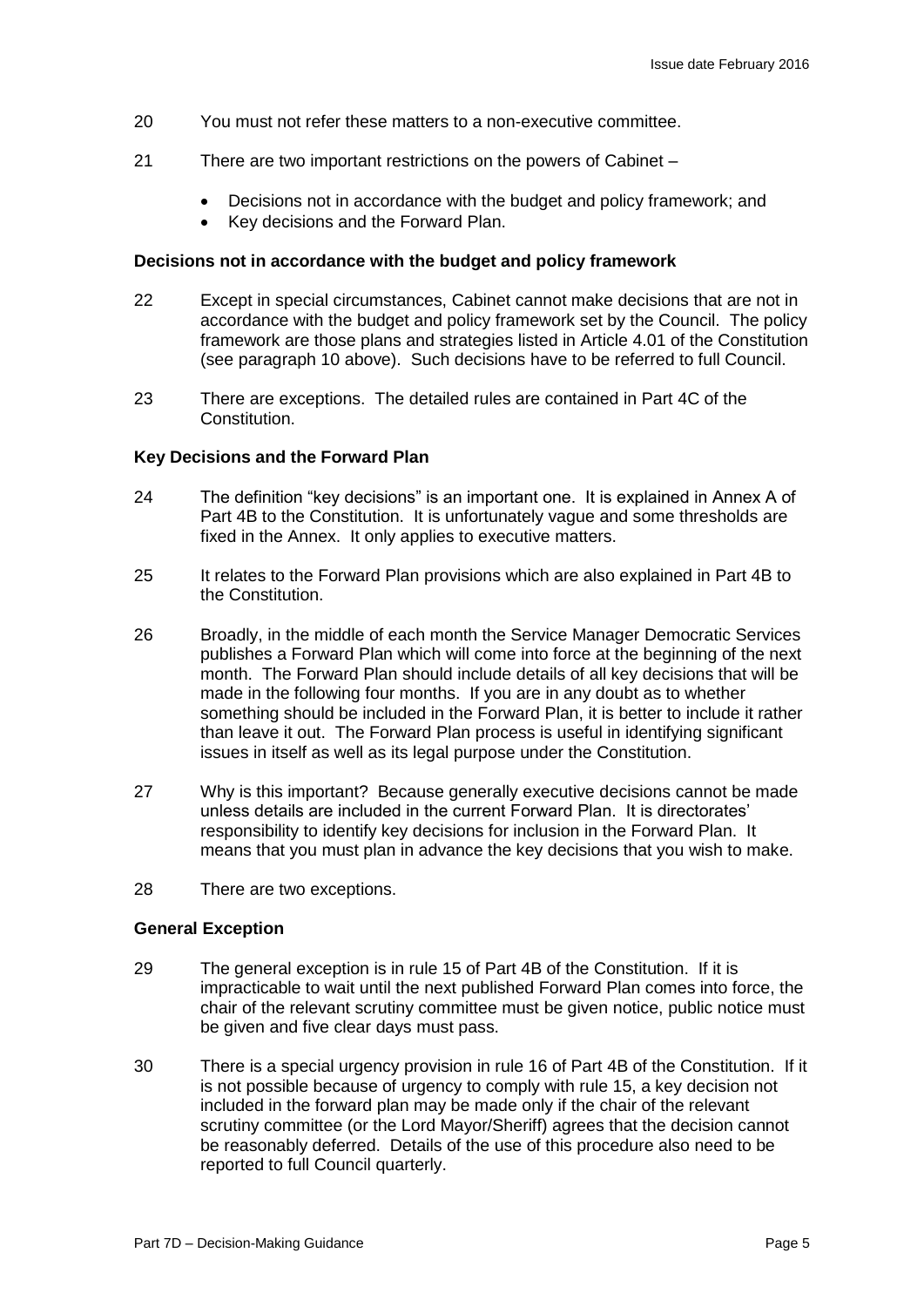31 These exceptions should be used irregularly. It is important that you identify key decisions in advance and include them in the forward plan.

#### **Key decisions by officers**

32 Where officers have delegated powers (see below), they can make key decisions. There are complex requirements for notices and reports before officers can make key decisions. (See part 4B of the Constitution). It will often be easier to refer key decisions to Cabinet rather than for officers to make them.

#### **Interim Summary**

- 33 In respect of any decision, you need to decide
	- Whether the decision is a Council only matter, an executive matter or a nonexecutive matter;
	- (In the case of executive matters and assuming the Leader does not elect to make the decision himself or delegate it to an individual Cabinet Member) whether the decision is the responsibility of Cabinet or a Cabinet committee or (in the case of non-executive matters) which non-executive committee or sub-committee is responsible.
	- (In the case of executive matters) whether the matter is in accordance with the budget and policy framework. If not, it must be referred to full Council.
	- (In the case of executive matters) whether the matter is a key decision. If it is a key decision, you need to check whether it was included in the current forward plan. If not, the decision can only be made by following either of the two urgency exceptions.

#### **Ward Committees**

34 Ward Committees have certain decision-making powers in relation to local issues. Their powers are set out in Part 3.7 of the Constitution.

#### **Officer Decisions**

- 35 Officers can also make decisions where they have been given delegated power. Details are included in Part 3.13 of the Constitution. Delegation is made by Council, by committees and by Cabinet.
- 36 There are specific delegations in relation to non-executive matters e.g. regulatory and planning.
- 37 There are some decisions that officers cannot make. Examples are in Schedules 1 and 2 in Part 3.13 of the Constitution.
- 38 There is however general delegation to officers of all other executive and nonexecutive matters. The question will usually be whether it is appropriate for the officer to make a decision as opposed to whether the officer has power to make the decision. If in any doubt whether it is appropriate, seek the view of the relevant executive member (for an executive decision) or committee chair (for a non-executive one).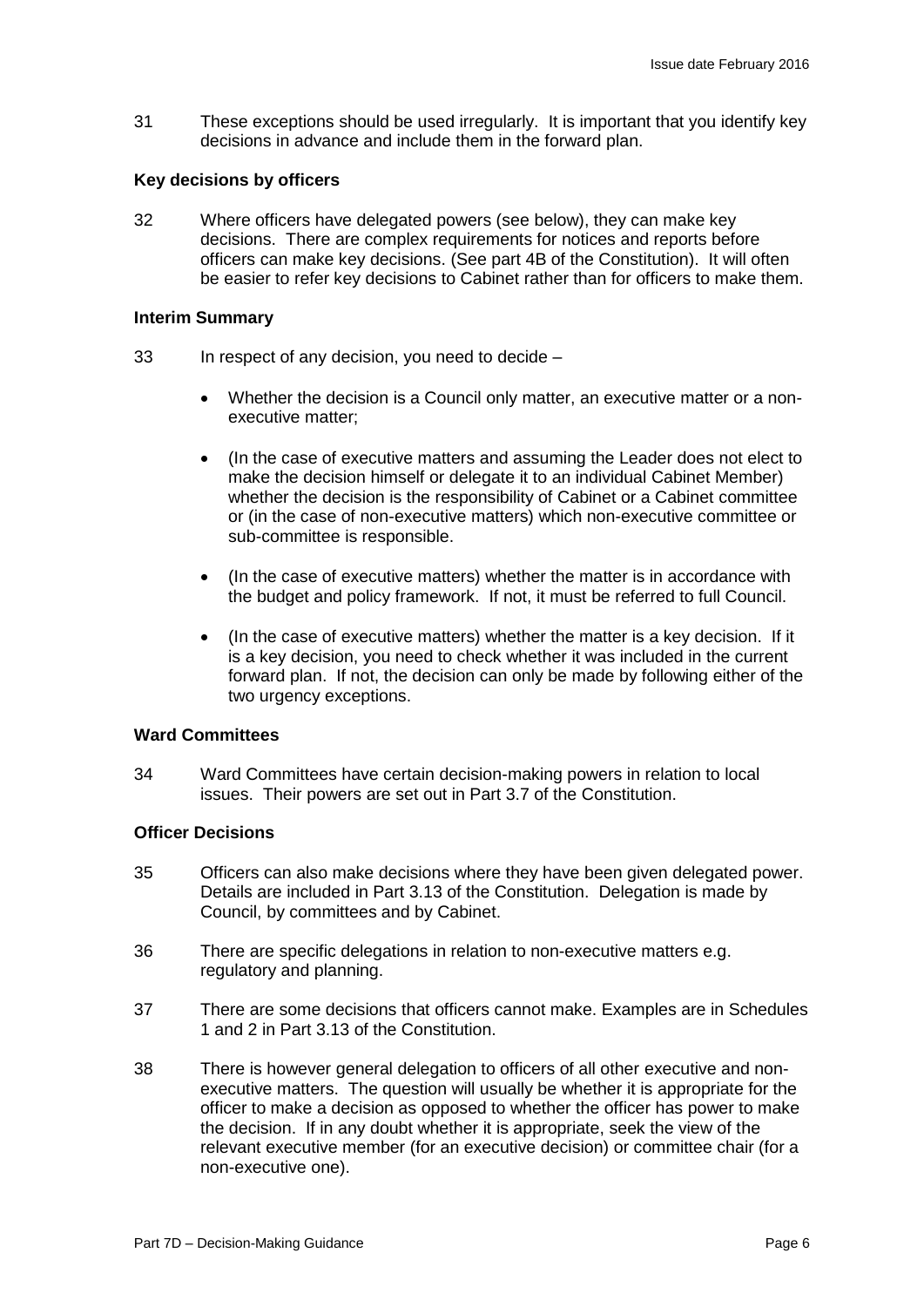- 39 Which officers have general delegated power? This is set out in Part 3.13 of the Constitution. These include the Chief Executive, Directors and Heads of Service. These are called "**Delegated Officers**".
- 40 It is, of course, impracticable for Delegated Officers to make all delegated decisions. The Constitution (see Paragraph 10 of the Protocol at Part 3.13) permits delegated officers to make internal arrangements allowing other officers in their department to make decisions. The decisions are made in the name of the Delegated Officer who remains responsible for the decision. The internal arrangements should be formalised in writing and a copy given to the Service Manager Democratic Services. She should also be kept informed of any changes. These officers are called "**Authorised Officers**".

#### **Interim Summary**

- 41 If an officer proposes to make a decision, you need to check
	- That the officer is a **Delegated Officer** or an **Authorised Officer**;
	- That the officer does have delegated power to make the decision under Part 3.13 of the Constitution; and
	- That there is nothing in the Constitution that provides that the decision cannot be made by an officer and must be referred to another body.

#### **Review**

42 You will now know who can make the decision and can move to Stage 3.

## **Stage 3 – Decide who should make the decision(s)**

43 As a result of Stage 2, you probably have identified several potential decisionmakers. You now have to decide who should make the decision.

#### **Choice between Officers**

- 44 Do not forget that a decision might need the approval of more than one Delegated Officer. E.g. A spending approval may need a decision to approve the project but also a decision under Financial Regulations by the City Treasurer.
- 45 There will usually be a choice between Delegated Officers. To state the obvious, you should only make decisions that come within the remit of your directorate or division. Within your directorate or division, you should follow your own internal guidance.

#### **Decisions by Groups of Officers**

46 The Constitution does not provide for decision-making by groups of officers sitting as an Officer Working Group etc. OWGs can discuss decisions and advise a Delegated Officer. However, "decisions" by OWGs need to be formally made by a Delegated or Authorised Officer and recorded as such. The minutes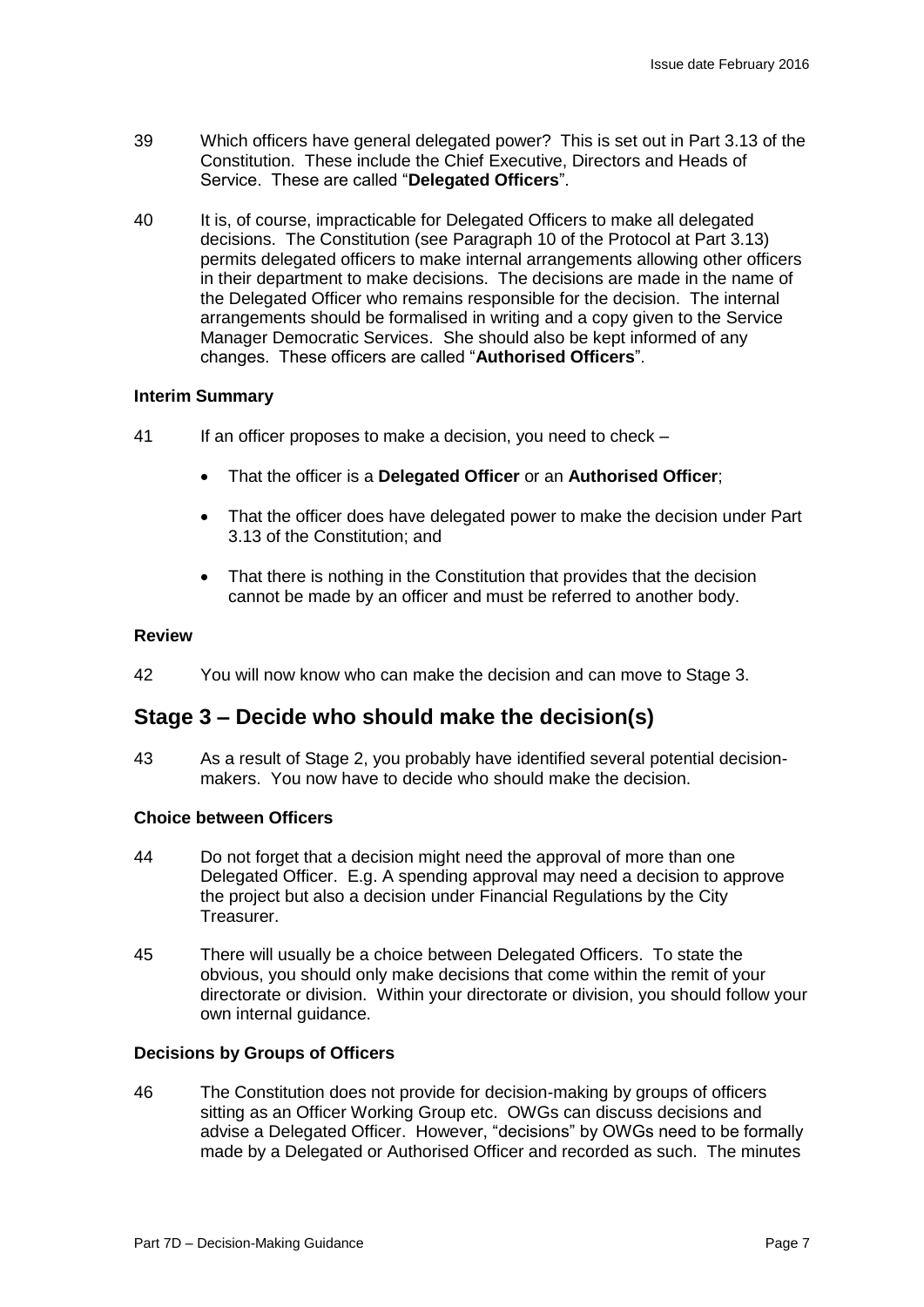of the OWG can be attached to the decision. This is important and is often overlooked.

#### **Choice between Officers and Cabinet/Committees/Individual Cabinet Members**

47 This is the choice that you will most often face. Guidance on making this choice is set out in Annexes 1 and 2 to Part 3.13 of the Constitution. Broadly members should decide strategic matters and officers should be responsible for operational matters. Between those there is a continuum. A key principle is the importance of consultation with councillors before decisions are made.

#### **Review**

48 You will now have decided who is going to make a decision and you can move to Stage 4.

## **Stage 4 – Make the decision**

- 49 Guidance on good-decision making together with a checklist is included in Annex 3 in Part 3.13 of the Constitution. This is about the process of making the decision and being able to show why and how a decision was reached, in the case of legal challenge.
- 50 There are 8 preliminary considerations at this stage
	- Compliance with specific legal duties
	- Compliance with general duties
	- Compliance with Council policy and priorities
	- Compliance with Financial Regulations
	- Compliance with the Forward Plan and Key Decision provisions
	- Risk Analysis
	- Advice
	- **Consultation**

#### **Compliance with specific legal duties**

51 Many decisions are made within a particular legislative framework. You need to know what this is and comply with it. You may be required to follow a particular process. You may be required to notify or consult other people or bodies. You may be required to have regard to statutory guidance issued by Government. You should always have regard to other guidance. You may have to record the decision in a particular way.

#### **Compliance with general duties**

52 There are a number of general statutory duties that apply to everything that the Council does. You must take these duties into account in all decision-making. The main duties include –

**EQUALITY –** section 149 of the Equality Act 2010 provides that:

A council must, in the exercise of its functions, have due regard to the need to (1) eliminate discrimination, harassment, victimisation and any other conduct which is prohibited by or under the Equality Act 2010; (2) advance equality of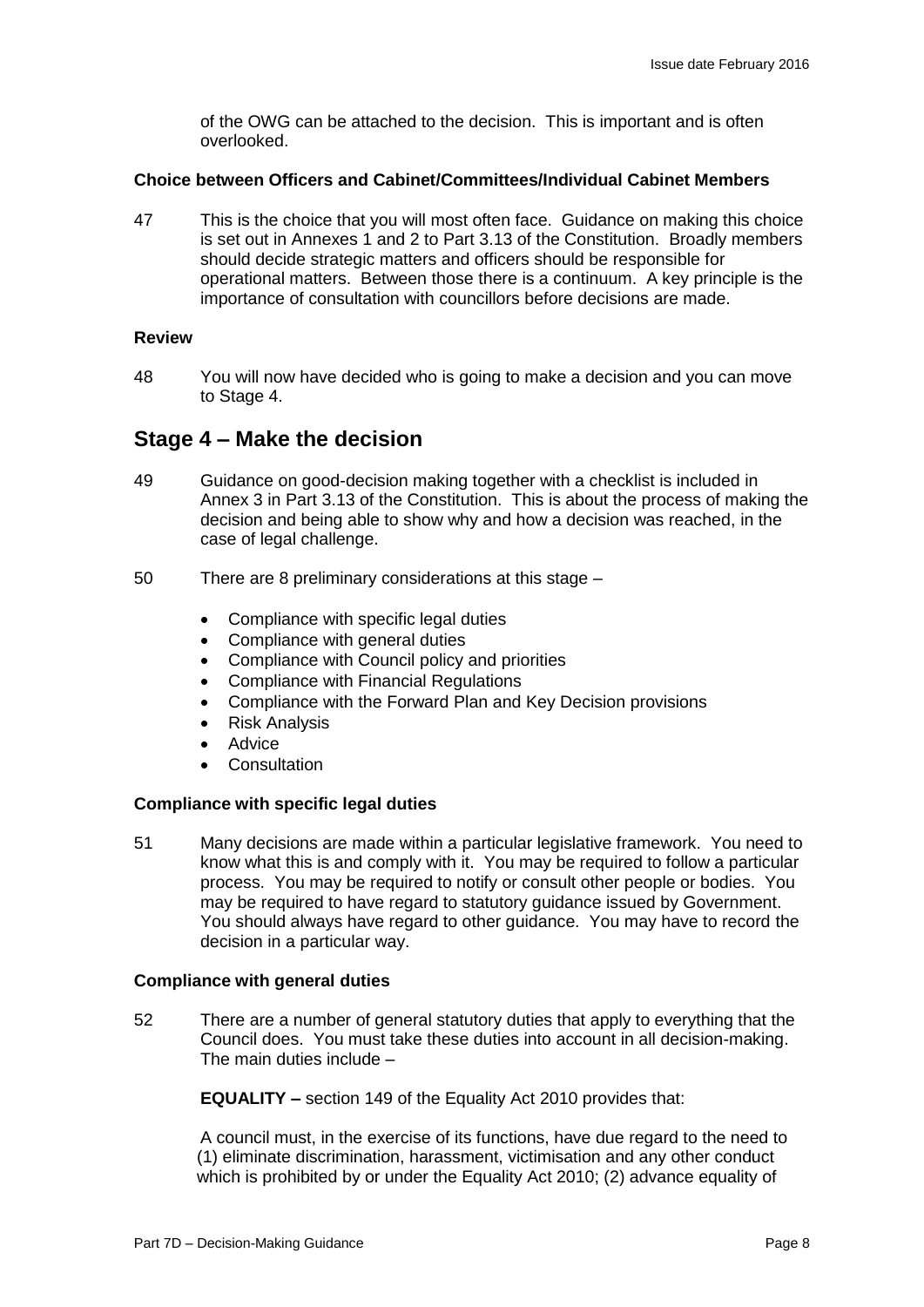opportunity between persons who share a relevant protected characteristic and persons who do not share it; (3) foster good relations between persons who share a relevant protected characteristic and persons who do not share it.

The above powers relate to the following relevant protected characteristics:

- (a) age
- (b) disability
- (c) gender reassignment
- (d) pregnancy and maternity
- (e) race
- (f) religion or belief
- (g) sex
- (h) sexual orientation

**HUMAN RIGHTS** – section 6(1) of the Human Rights Act 1998 provides that:

*"It is unlawful for a public authority to act [or fail to act] in a way which is incompatible with a Convention right."*

**BEST VALUE** – section 3(1) of the Local Government Act 1999 provides that:

*"A best value authority must make arrangements to secure continuous improvement in the way in which its functions are exercised, having regard to a combination of economy, efficiency and effectiveness"*

**CRIME AND DISORDER** – section 17(1) of the Crime and Disorder Act 1998 provides that:

*"Without prejudice to any other obligation imposed on it, it shall be the duty of a [local authority] to exercise its various functions with due regard to the likely effect of the exercise of those functions on, and the need to do all that it reasonably can to prevent –*

- *(a) crime and disorder in its area (including anti-social and other behaviour adversely affecting the local environment); and*
- *(b) the misuse of drugs, alcohol and other substances in its area; and (c) re-offending in its area.*

**HEALTH AND SOCIAL CARE** – section 116B(1) of the National Health Service Act 2006 provides that:

"[The Council and each of its partner clinical commissioning groups must, in exercising any functions, have regard to –

- (a) any assessment of relevant needs prepared by [the Council] and each of its partner clinical commissioning groups under section 116 [of the National Health Service Act 2006] which is relevant to the exercise of the functions, and
- (b) any joint health and wellbeing strategy prepared by them under section 116A which is so relevant."

#### **Compliance with Council policy and priorities**

53 You need to take into account existing Council policy and priorities so far as it relates to the decision.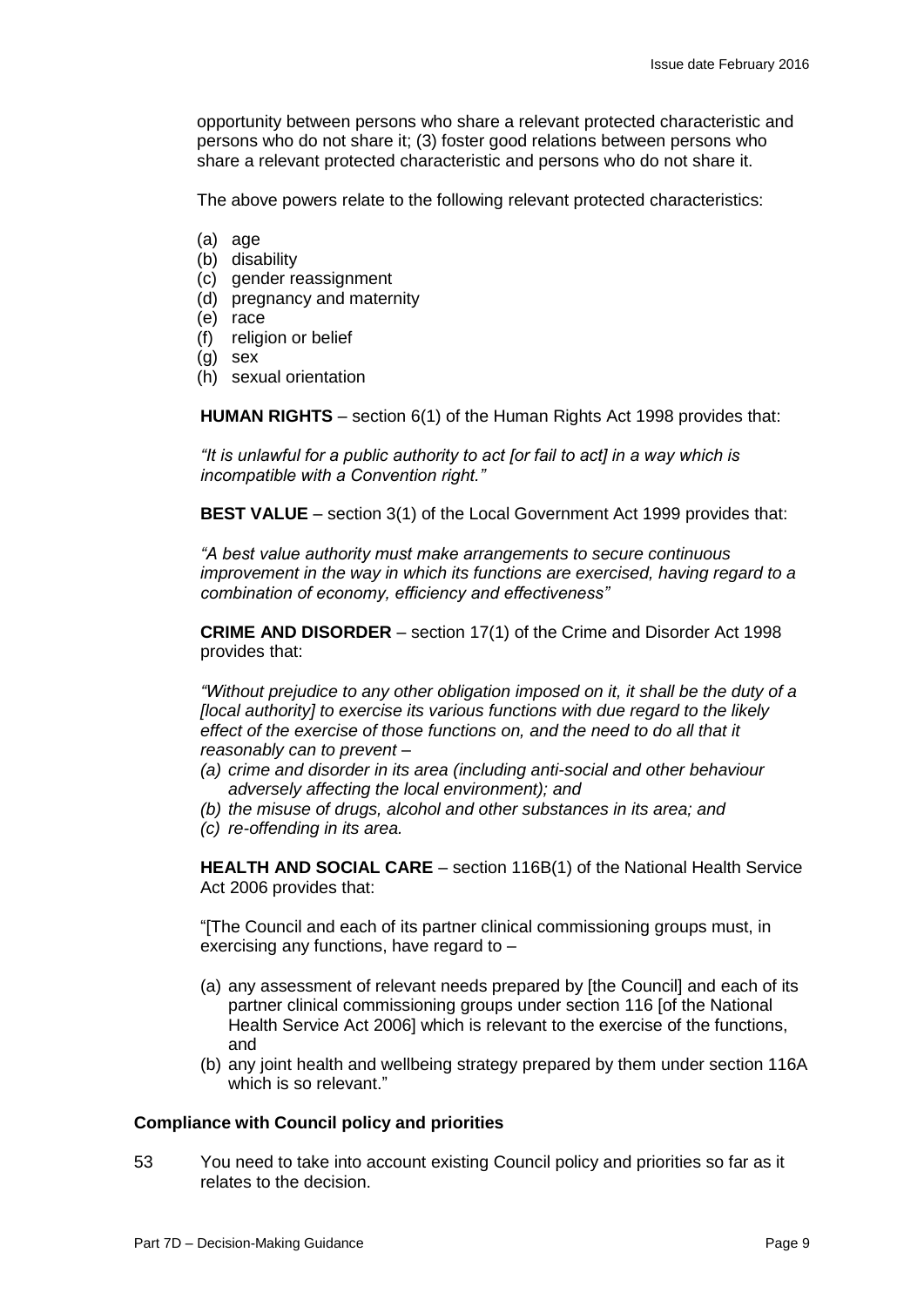- 54 Do not forget that if you are making an executive decision, it must be in accordance with the budget and policy framework referred to in paragraph 10 (above). Otherwise, the decision must be referred to full Council for decision.
- 55 When taking into account other policies and priorities you should identify the implications of the decision in relation to those policies and priorities.

#### **Compliance with Financial Regulations**

- 56 Financial Regulations are set out in Part 4F of the Constitution.
- 57 You should identify the financial implications of the decision both immediate and in the future. You need to be sure that financial provision exists. You need to know whether the expenditure is revenue or capital.
- 58 The approval process for capital expenditure is different from revenue.
- 59 Financial Regulations are very important if you are letting a contract. You must follow them.

#### **Compliance with the Forward Plan and Key Decision provisions**

- 60 Remember, if you are seeking an executive decision which is also a key decision, details must be included in the current forward plan. If not, you must follow the urgency provisions.
- 61 These provisions also apply to executive key decisions by officers. There are special procedural rules that must be followed before an officer makes a key decision. It will often be easier to refer such decisions to Cabinet.

#### **Risk Analysis**

62 You must carry out a proper risk assessment of the decision in accordance with the Council's risk management policy.

#### **Advice**

- 63 You need to seek appropriate advice, including
	- Financial advice Director of Resources
	- Legal advice Assistant Director Legal Services
	- Personnel advice Head of HR and Organisational Improvement
	- Procedural advice Service Manager Democratic Services
	- Property advice Head of Strategic Property and Asset Management

#### **Consultation**

- 64 You need to ensure that there is appropriate consultation, including
	- With citizens
	- With councillors
	- With partners
	- With stakeholders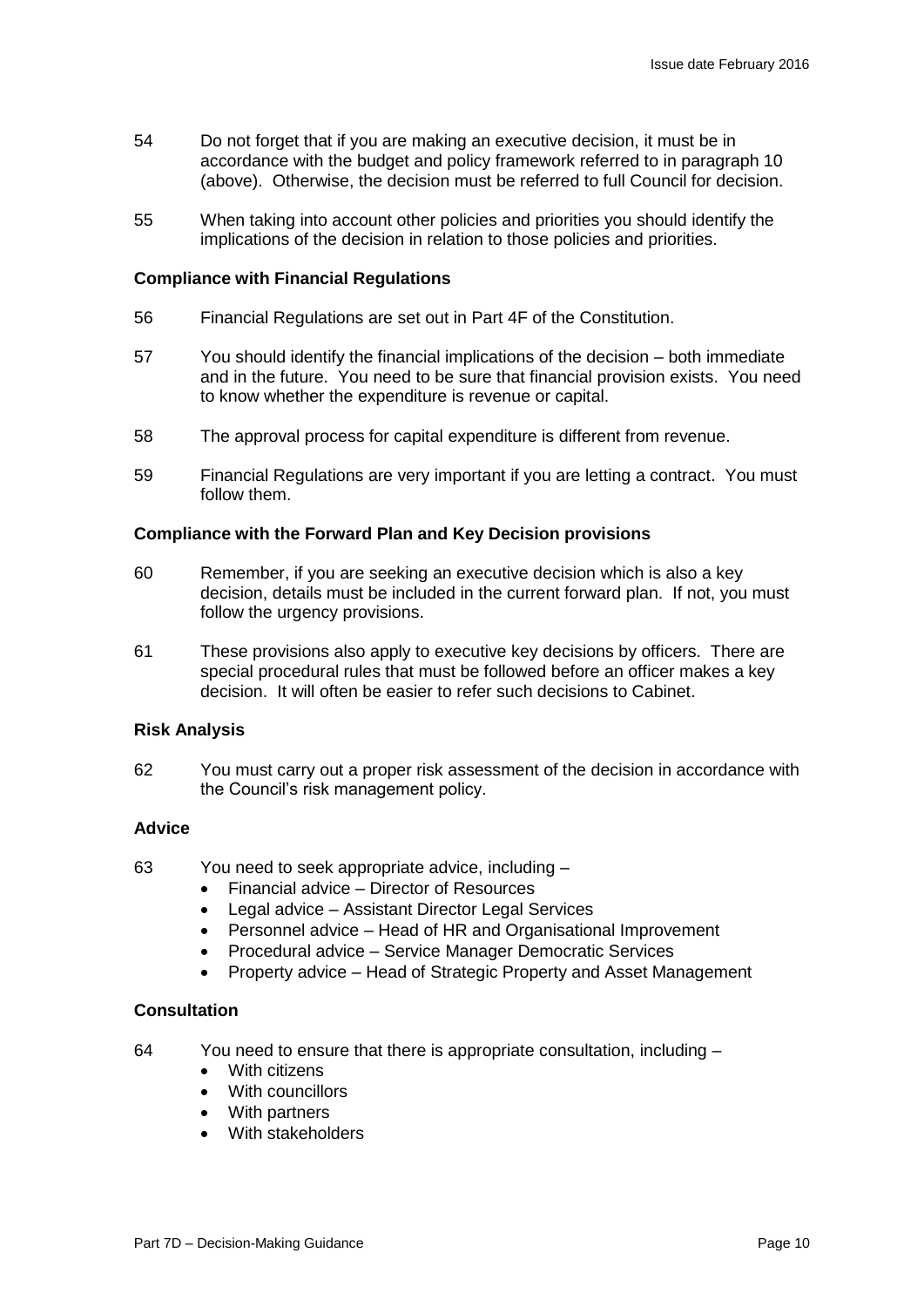- 65 Councillors have frequently stressed the importance of consultation with them before decisions are made. Guidance is included in Part 3.13 of the Constitution. There is a presumption that consultation **will** take place with Cabinet members, chairs of non-executive committees and ward members. If you do not consult them, you need to record your reason for not doing so. This should only be if you are satisfied that the decision (a) involves purely administrative or operational issues with no significant direct impact on local services or local residents, any expenditure being within existing budgets or (b) otherwise has no implications about which any member is likely to be concerned. Even if you do not consult members before making a decision, you should still notify ward members of your decision if it affects anything in a particular ward.
- 66 When you consult ward members, you should consult all the members in the ward unless all the ward members have agreed otherwise. This is very important where all the members in a ward are not members of the same political group. Consultation should be carried out in writing and make clear what is being consulted about.

#### **Asking the Decision-Maker to make the Decision**

- 67 You are now ready to ask the decision-maker to make the decision.
- 68 In the case of a decision by members, you need to prepare a report. You should follow the corporate format. You must ensure that the decision-maker has all the material information before them. You must also ensure that they do not have immaterial information before them. The report must be balanced and fair.
- 69 If there is a legal challenge to the decision, the report will be scrutinised by the courts or the Ombudsman.
- 70 In the case of a decision by officers, you should also prepare a similar report (for a template report, see Annex 6 of the Protocol on the Exercise of Officer Delegations in Part 3.13 of the Charter) so that you can show that the officer making the decision followed a proper process. This should be done for all decisions other than minor matters. It must be done if there is a risk of legal challenge or complaint. A proper audit trail must exist.

#### **Making the Decision**

71 The decision-maker should consider the report and reach a decision. The decision-maker should record the reasons for making the decision.

#### **Review**

72 You should now have a decision and can move to stage 5

## **Stage 5 – Record the decision**

73 You now need to record the decision.

#### **Decisions by Members**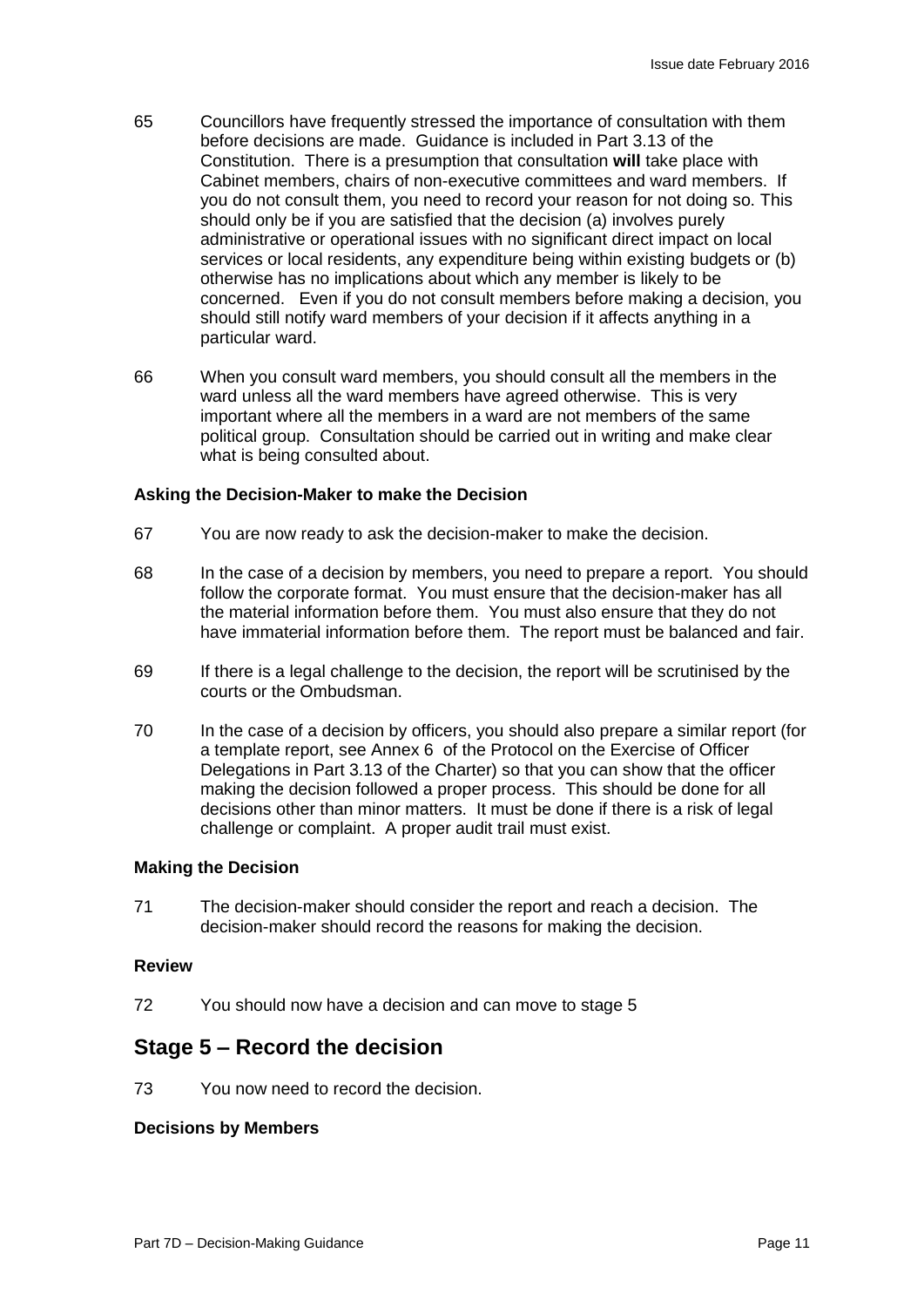- 74 Council, Cabinet and Committee meetings are properly minuted. This will record the decision and the reason for the decision.
- 75 You need not do anything else. The minutes will be approved at the next meeting and signed by the chair. Certified extracts of the minutes are evidence in law of the decision.

#### **Decisions by Officers**

- 76 You need to ensure that all officer decisions are recorded in writing. Except for decisions described in paragraph 77 below, you should record and sign off the decision by using the standard report template for officer decisions (see Annex 6 to the Protocol on Officer Delegations in Part 3.13 of the Charter). You should then immediately send that form electronically, together with a completed checklist (also at Annex 6), to the Service Manager Democratic Services for publication on the CMIS System on the Intranet. (Decisions will not be deemed effective until such publication and you will be notified when that occurs). This ensures that a central record is kept which is open to member and (if not confidential) public inspection. Details are reported to Cabinet and Scrutiny committees.
- 77 The following types of decision are exempt from the requirement in paragraph 76 above:

(a) The Assistant Director Legal Services has agreed to exempt the following types of decision because they are adequately recorded elsewhere and are inappropriate for the CMIS System:

- Orders through POPS
- Appointment and dismissal of staff
- Housing possession cases
- Decisions by the Head of Strategic Property and Asset Management within agreed thresholds

 Decisions by the Director of Regulatory Services and Public Protection in regulatory/licensing/car parking and traffic enforcement matters

Adult and Childrens' Services casework decisions

 Decisions to award grants of less than £10k, on basis they will instead be reported quarterly to the Service Manager Democratic Services to publish as a group on the CMIS system.

(b) any purely administrative or operational decision i.e. one which (i) does not directly affect any person outside the Council and (ii) does not commit expenditure above £100k.

(c) any decision which the Assistant Director Legal Services agrees, because of exceptional circumstances such as extreme urgency, can take effect without being recorded on the CMIS System.

- 78 Although the form of report for officer decisions and checklist may seem complex, they are simple and an important means of properly recording and publishing decisions.
- 79 There are three categories of officers who have rights to complete the forms –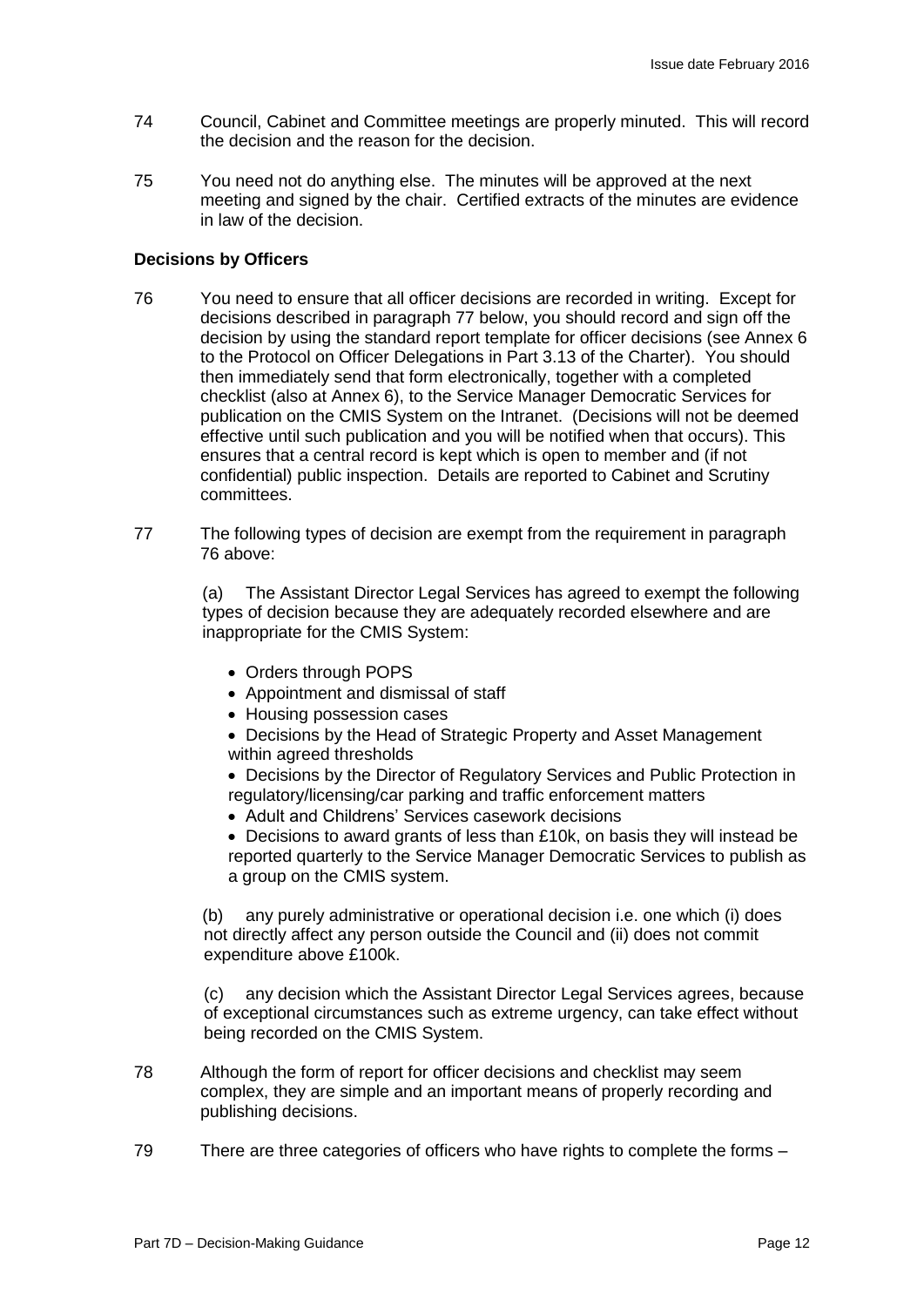- Delegated Officers
- Authorised Officers
- Form fillers

Delegated and Authorised Officers are explained in paragraphs 39 and 40 (above). Form fillers are others who are allowed to complete the forms but not sign them off.

The Delegated Officer is the person in whose name the decision is being made. The Authorised Officer is one of the officers who the Delegated Officer has authorised to make the decision.

80 The other boxes are self-explanatory. Only the following call for comment –

#### **Confidentiality**

- 81 Is the decision to be confidential? The grounds are the same as for "pinking" committee reports. The Council supports openness in its decision-making. You should only "pink" a decision if the interests of the Council or some other person would be prejudiced by public disclosure.
- 82 If possible, indicate which parts of the report are confidential and which parts if any you think could be made public. This will help the Service Manager Democratic Services decide how much information about the decision can be published on the CMIS System. You can keep any background papers confidential.

#### **Cost and Budget Provision**

83 This is important. Seek advice from your accountant if you have doubts. The information should already have been gathered for the decision-maker.

#### **Member Consultation**

84 You must state whom you have consulted. If you have not consulted members, you must state why.

#### **Background Papers**

85 List your background papers. You may indicate that they are confidential.

#### **Declared Interests**

86 If members or officers have declared any interests, record them.

#### **Review**

87 Once a delegated decision is published on the CMIS System (and the Service Manager Democratic Services will let you know as soon as it is) you can implement it, subject to any call-in if it is a key decision (although in practice very few officer decisions should be key decisions).

## **Stage 6 – Call-in**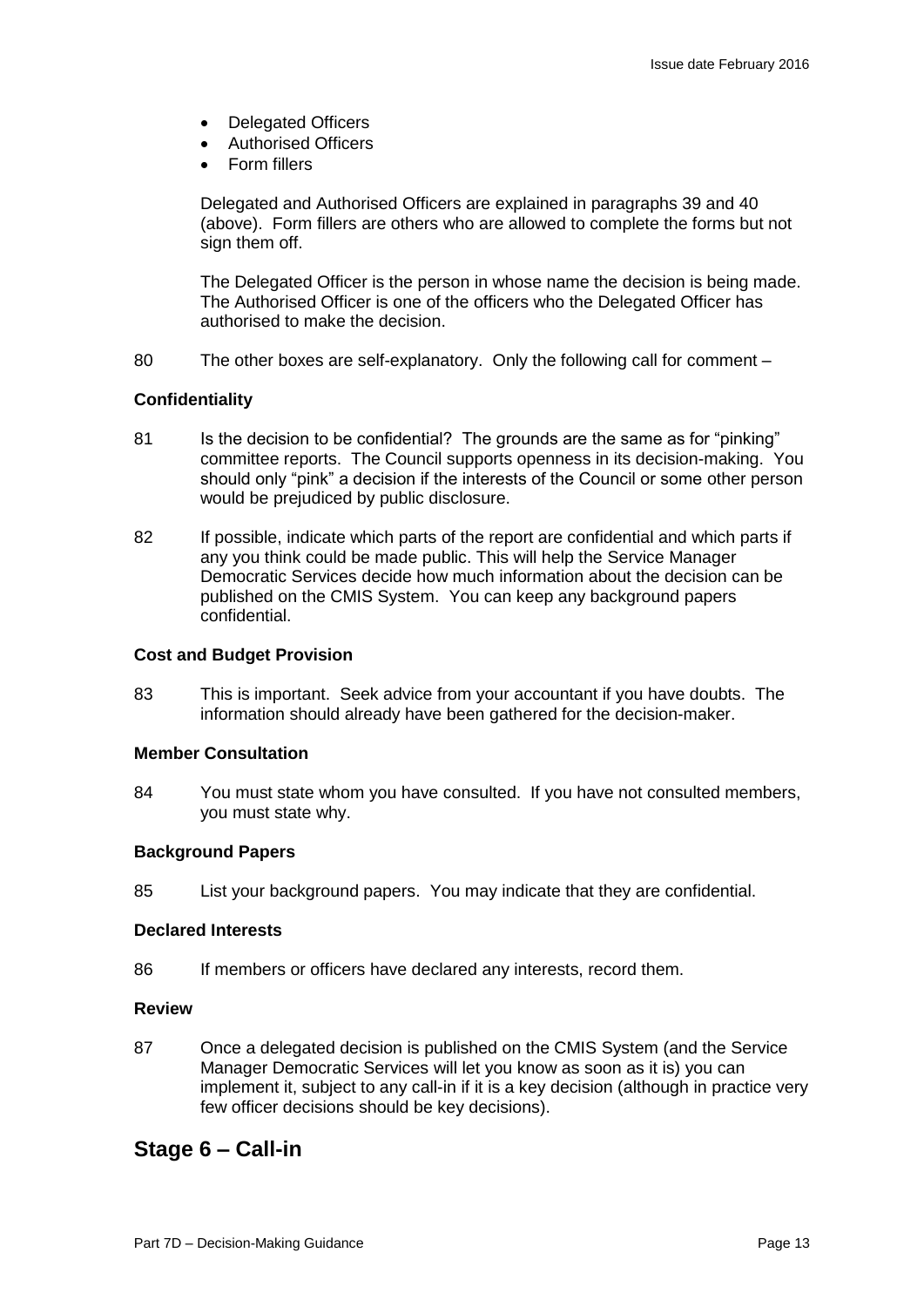- 88 The rules relating to "call-in" are set out in Part 4E of the Constitution. It only applies to executive decisions made by Cabinet, a Cabinet Committee and a joint Committee and to key decisions made by an Officer or a decision made by an individual Cabinet member.
- 89 If call-in applies, you need to wait before implementing a decision. There are a number of steps
- 90 **Step 1** The Service Manager Democratic Services has to give notice of decisions that are subject to call-in. This will usually be done within two working days of an executive decision or weekly for officer decisions.
- 91 **Step 2** Members have until 10am on the fifth working day after the notice in step 1 was given to initiate a call-in. It needs to be initiated by either seven nonexecutive Members (which may include the statutory education representatives if the matter being called in is an an education matter on which they would be entitled to vote), or the Chair and Vice-Chair of the relevant scrutiny committee plus one other non-executive Member.

If this time passes and a call-in is not initiated, you may implement the decision. You should check with the Service Manager Democratic Services.

If a call-in is initiated, you must not implement the decision until the process has been completed.

92 **Step 3** – This is the call-in procedure. Details and time limits are set out in Part 4E of the Constitution. At the end of the process, neither an overview and scrutiny committee or full Council can change the decision, provided the decision complies with the budget and policy framework; their role is to decide whether to ask the decision-maker to re-consider the decision. The decisionmaker should consider any such request carefully.

#### **Urgent Exceptions to call-in**

- 93 The Constitution recognises that there may be cases where the potential delay caused by a call-in could be prejudicial.
- 94 Call-in does not apply where the rule16 special urgency procedure has been used (see paragraph 30 above).
- 95 The decision-maker can decide that call-in should not apply. The decision must be urgent and the decision-maker must be satisfied that "**any delay likely to be caused by the call-in would seriously prejudice the Council's or the public's interest**". It must be used only in exceptional circumstances and with the agreement of the Chair of the relevant scrutiny committee. Reasons must be recorded in the Cabinet/Committee/Officer report and in the minutes/delegated decision.

## **Conclusion**

- 96 You now have a decision that you can implement.
- 97 The provisions are not complex. This note deals with general principles. Where you make a number of similar decisions, you should prepare a note mapping out